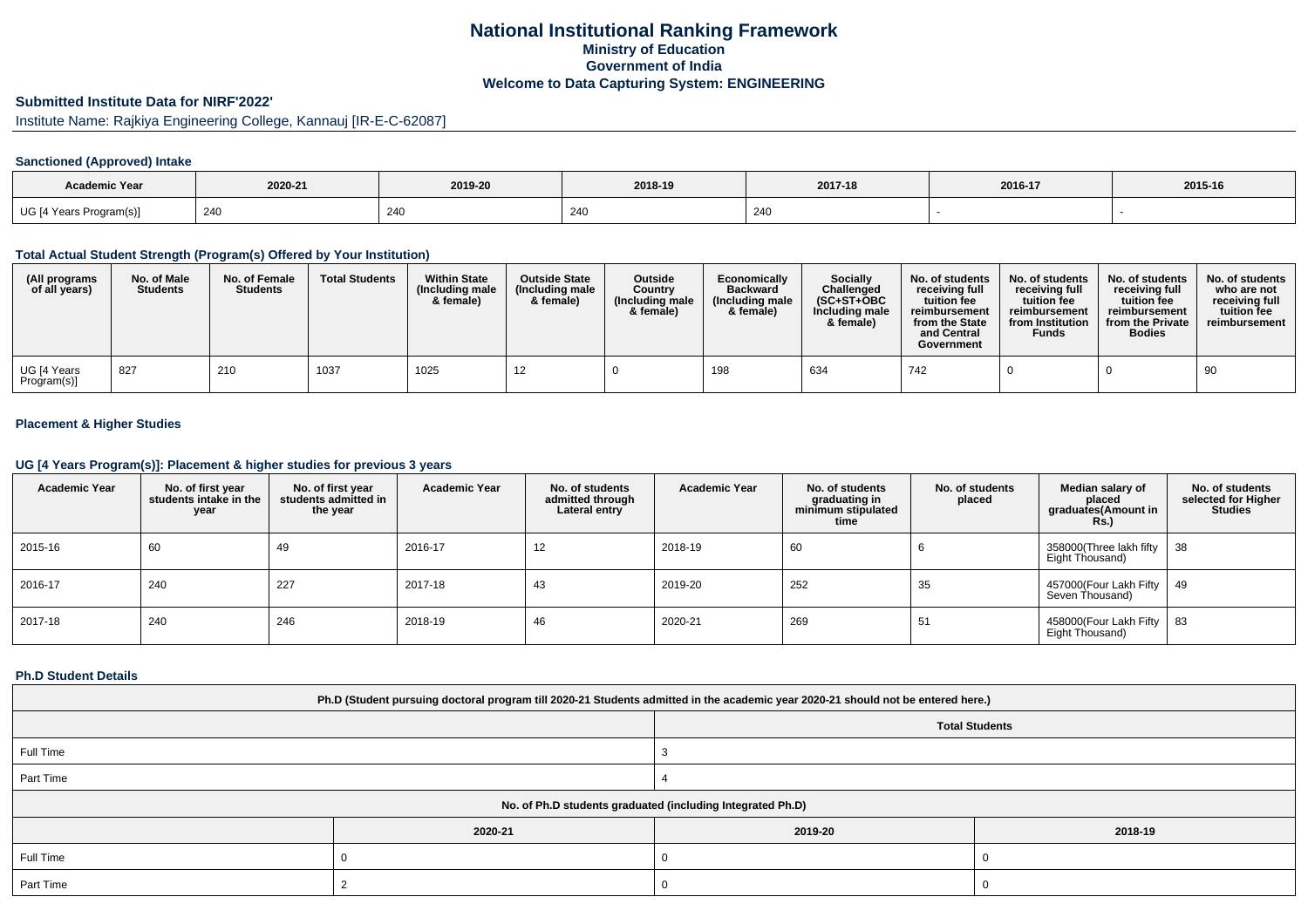#### **Financial Resources: Utilised Amount for the Capital expenditure for previous 3 years**

| <b>Academic Year</b>                                                                                                                                                                      | 2020-21                                                                     | 2019-20                                                                | 2018-19                                                                        |  |  |  |  |  |
|-------------------------------------------------------------------------------------------------------------------------------------------------------------------------------------------|-----------------------------------------------------------------------------|------------------------------------------------------------------------|--------------------------------------------------------------------------------|--|--|--|--|--|
|                                                                                                                                                                                           | <b>Utilised Amount</b>                                                      | <b>Utilised Amount</b>                                                 | <b>Utilised Amount</b>                                                         |  |  |  |  |  |
| Annual Capital Expenditure on Academic Activities and Resources (excluding expenditure on buildings)                                                                                      |                                                                             |                                                                        |                                                                                |  |  |  |  |  |
| Library (Books, Journals and e-Resources only)                                                                                                                                            | 992000 (Nine Lakh Ninty Two Thousand)                                       | 285000 (Two Lakh Eighty Five Thousand)                                 | 913000 (Nine Lakh Thirteen Thousand)                                           |  |  |  |  |  |
| New Equipment and software for Laboratories                                                                                                                                               | 7289547 (Seventy Two Lakh Eighty Nine Thousand Five<br>Hundred Forty Seven) | 5063634 (Fifty Lakh Sixty Three Thousand Six Hundred Thirty<br>four )  | 29286000 (Two Crore Ninty Two Lakh Eighty Six Thousand)                        |  |  |  |  |  |
| <b>Engineering Workshops</b>                                                                                                                                                              | 3168320 (Thirty One Lakh Sixty Eight Thousand Three<br>Hundred twenty)      | 743752 (Seven Lakh Fourty Three Thousand Seven Hundred<br>Fifty Two)   | 988574 (Nine lakh Eighty Eight Thousand Five Hundred<br>Seventy Four)          |  |  |  |  |  |
| Other expenditure on creation of Capital Assets (For setting up<br>classrooms, seminar hall, conference hall, library, Lab, Engg<br>workshops excluding expenditure on Land and Building) | 1216907 (Twelve Lakh Sixteen thousand Nine Hundred Seven)                   | 1816338 (Eighteen Lakh Sixteen Thousand Three Hundred<br>Thirty Eight) | 25019927 (Two Crore Fifty Lakh Nineteen Thousand Nine<br>Hundred twenty Seven) |  |  |  |  |  |

#### **Financial Resources: Utilised Amount for the Operational expenditure for previous 3 years**

| <b>Academic Year</b>                                                                                                                                                                            | 2020-21                                                                                 | 2019-20                                                                     | 2018-19                                                                                 |  |  |  |  |  |  |
|-------------------------------------------------------------------------------------------------------------------------------------------------------------------------------------------------|-----------------------------------------------------------------------------------------|-----------------------------------------------------------------------------|-----------------------------------------------------------------------------------------|--|--|--|--|--|--|
|                                                                                                                                                                                                 | <b>Utilised Amount</b>                                                                  | <b>Utilised Amount</b>                                                      | <b>Utilised Amount</b>                                                                  |  |  |  |  |  |  |
| <b>Annual Operational Expenditure</b>                                                                                                                                                           |                                                                                         |                                                                             |                                                                                         |  |  |  |  |  |  |
| Salaries (Teaching and Non Teaching staff)                                                                                                                                                      | 48184275 (Four Crore Eighty One Lakh Eighty Four Thousand<br>Two Hundred Seventy Five ) | 50843404 (Five Crore Eight Lakh Fourty Three Thousand Four<br>Hundred Four) | 35398649 (Three Crore Fifty Three Lakh Ninty Eight Thousand<br>Six Hundred Fourty Nine) |  |  |  |  |  |  |
| Maintenance of Academic Infrastructure or consumables and<br>other running expenditures (excluding maintenance of hostels<br>and allied services, rent of the building, depreciation cost, etc) | 1656003 (Sixteen Lakh Fifty Six Thousand Three)                                         | 1325404 (Thirteen Lakh Twenty Five Thousand Four Hundred<br>Four            | 857565 (Eight Lakh Fifty Seven Thousand Five Hundred Sixty<br>Five '                    |  |  |  |  |  |  |
| Seminars/Conferences/Workshops                                                                                                                                                                  | 187000 (One Lakh Eighty Seven Thousand)                                                 | 386230 (Three lakh Eighty Six Thousand Two Hundred Thirty)                  | 159320 (One Lakh Fifty Nine Thousand Three Hundred<br>[wenty)                           |  |  |  |  |  |  |

**IPR**

| Calendar year            | 2020 | 2019 | 2018 |
|--------------------------|------|------|------|
| No. of Patents Published |      |      |      |
| No. of Patents Granted   |      |      |      |

## **Sponsored Research Details**

| <b>Financial Year</b>                    | 2020-21 | 2019-20                  | 2018-19 |
|------------------------------------------|---------|--------------------------|---------|
| Total no. of Sponsored Projects          |         |                          |         |
| Total no. of Funding Agencies            |         |                          |         |
| Total Amount Received (Amount in Rupees) |         | 430000                   |         |
| Amount Received in Words                 | Zero    | Four Lakh Thiry Thousand | Zero    |

### **Consultancy Project Details**

| Year<br>Financial<br>the contract of the contract of the | 2020-21 | ۔019-20<br>. | 2018-19<br>$- - - - -$ |
|----------------------------------------------------------|---------|--------------|------------------------|
|----------------------------------------------------------|---------|--------------|------------------------|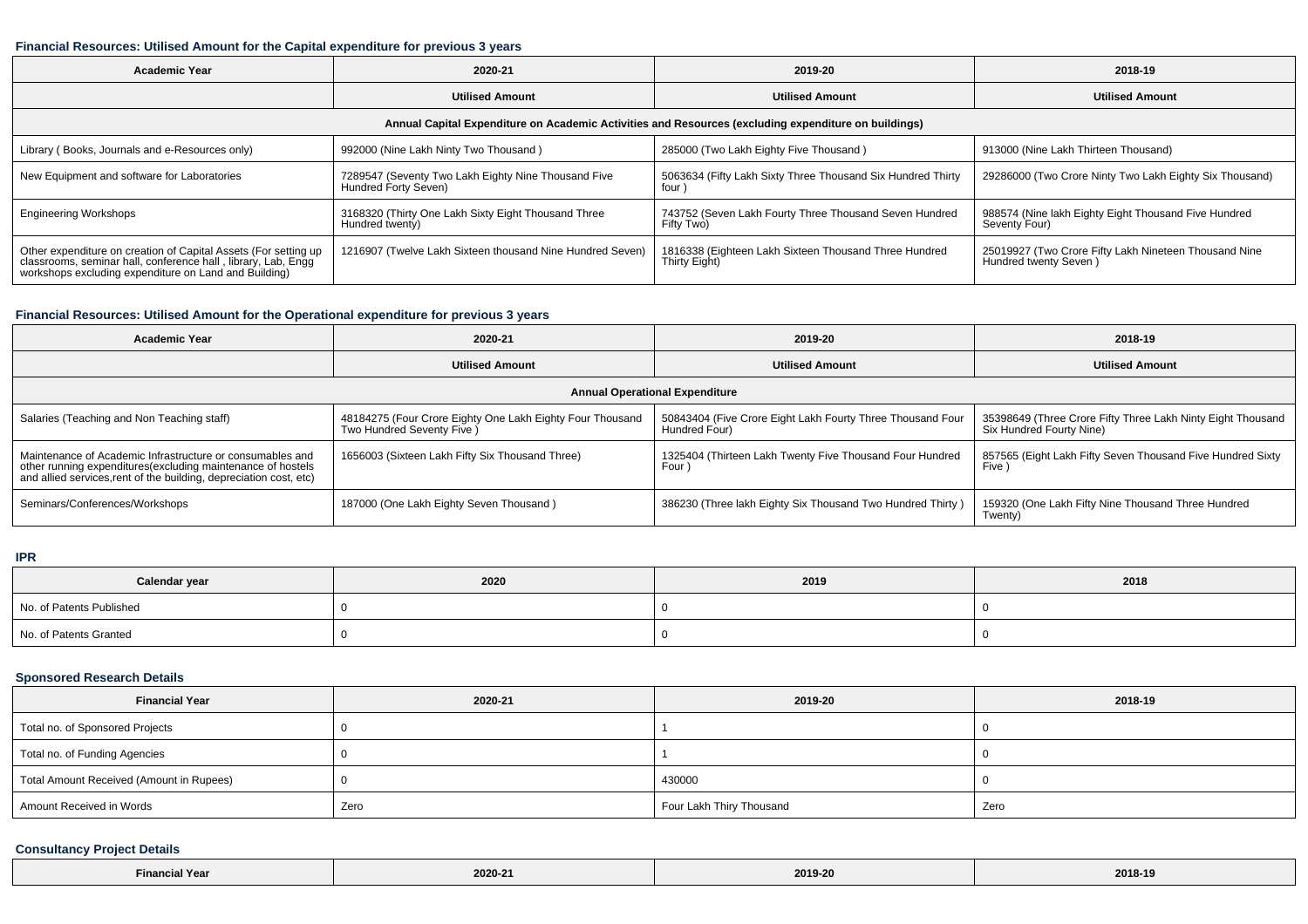| Total no. of Consultancy Projects        |      |      |      |
|------------------------------------------|------|------|------|
| Total no. of Client Organizations        |      |      |      |
| Total Amount Received (Amount in Rupees) |      |      |      |
| Amount Received in Words                 | Zero | Zero | Zero |

### **PCS Facilities: Facilities of physically challenged students**

| 1. Do your institution buildings have Lifts/Ramps?                                                                                                         | Yes, more than 80% of the buildings |
|------------------------------------------------------------------------------------------------------------------------------------------------------------|-------------------------------------|
| 2. Do your institution have provision for walking aids, including wheelchairs and transportation from one building to another for<br>handicapped students? | Yes                                 |
| 3. Do your institution buildings have specially designed toilets for handicapped students?                                                                 | Yes, more than 80% of the buildings |

#### **Faculty Details**

| Srno           | <b>Name</b>                          | Age | Designation                | Gender | Qualification | <b>Experience (In</b><br>Months) | <b>Currently working</b><br>with institution? | <b>Joining Date</b> | <b>Leaving Date</b>      | <b>Association type</b> |
|----------------|--------------------------------------|-----|----------------------------|--------|---------------|----------------------------------|-----------------------------------------------|---------------------|--------------------------|-------------------------|
|                | Dr Akash Agarwal                     | 35  | <b>Assistant Professor</b> | Male   | Ph.D          | 138                              | Yes                                           | 07-12-2017          | $\mathbf{u}$             | Regular                 |
| $\overline{2}$ | Dr Anurag Shukla                     | 31  | <b>Assistant Professor</b> | Male   | Ph.D          | 64                               | Yes                                           | 08-12-2017          | $\sim$                   | Regular                 |
| 3              | Dr Shimpi Singh<br>Jadon             | 36  | <b>Assistant Professor</b> | Male   | Ph.D          | 132                              | Yes                                           | 11-12-2017          | $\sim$                   | Regular                 |
| $\overline{4}$ | Mukul Saxena                         | 31  | <b>Assistant Professor</b> | Male   | M.Tech        | 56                               | Yes                                           | 08-12-2017          | $\sim$                   | Regular                 |
| 5              | Rishabh Kashyap                      | 28  | <b>Assistant Professor</b> | Male   | M.Tech        | 43                               | Yes                                           | 08-12-2017          | $\sim$                   | Regular                 |
| 6              | Dr Vivek Srivastava                  | 36  | <b>Assistant Professor</b> | Male   | Ph.D          | 156                              | Yes                                           | 08-12-2017          | $\sim$                   | Regular                 |
| $\overline{7}$ | Naveen kumar<br>Tiwari               | 30  | <b>Assistant Professor</b> | Male   | M.Tech        | 98                               | Yes                                           | 01-01-2018          | $\sim$                   | Regular                 |
| 8              | Amit Kumar Singh<br>chauhan          | 38  | <b>Assistant Professor</b> | Male   | M.Tech        | 128                              | Yes                                           | 08-12-2017          | $\sim$                   | Regular                 |
| 9              | Rajeev Kumar                         | 32  | <b>Assistant Professor</b> | Male   | M.Tech        | 48                               | Yes                                           | 12-08-2017          | $\sim$                   | Regular                 |
| 10             | Archana Verma                        | 32  | <b>Assistant Professor</b> | Female | M.Tech        | 54                               | Yes                                           | 08-12-2017          | $\sim$                   | Regular                 |
| 11             | Gaurish Joshi                        | 32  | <b>Assistant Professor</b> | Male   | M.Tech        | 81                               | Yes                                           | 13-12-2017          | $\sim$                   | Regular                 |
| 12             | Kamlesh Kumar<br><b>Bharati</b>      | 34  | <b>Assistant Professor</b> | Male   | M.Tech        | 126                              | Yes                                           | 08-12-2017          | $\sim$                   | Regular                 |
| 13             | Santosh Kumar<br>Tripathi            | 39  | <b>Assistant Professor</b> | Male   | M.Tech        | 204                              | Yes                                           | 08-12-2017          | $\sim$                   | Regular                 |
| 14             | Vijay Kumar Tewari                   | 38  | <b>Assistant Professor</b> | Male   | M.Tech        | 180                              | Yes                                           | 11-12-2017          | $\sim$                   | Regular                 |
| 15             | Mrs Shilpi Yadav                     | 31  | <b>Assistant Professor</b> | Female | M.E.          | 84                               | Yes                                           | 07-12-2017          | $\sim$                   | Regular                 |
| 16             | Dr Bachu<br>Dushmantu kumar<br>Patro | 50  | Associate Professor        | Male   | Ph.D          | 300                              | Yes                                           | 08-12-2017          | $\overline{\phantom{a}}$ | Regular                 |
| 17             | Dr Ravish Singh<br>Rajput            | 46  | <b>Assistant Professor</b> | Male   | Ph.D          | 180                              | Yes                                           | 08-12-2017          | $\overline{\phantom{a}}$ | Regular                 |
| 18             | Saurabh Chauhan                      | 31  | <b>Assistant Professor</b> | Male   | M.Tech        | 83                               | Yes                                           | 08-12-2017          | $\mathbf{u}$             | Regular                 |